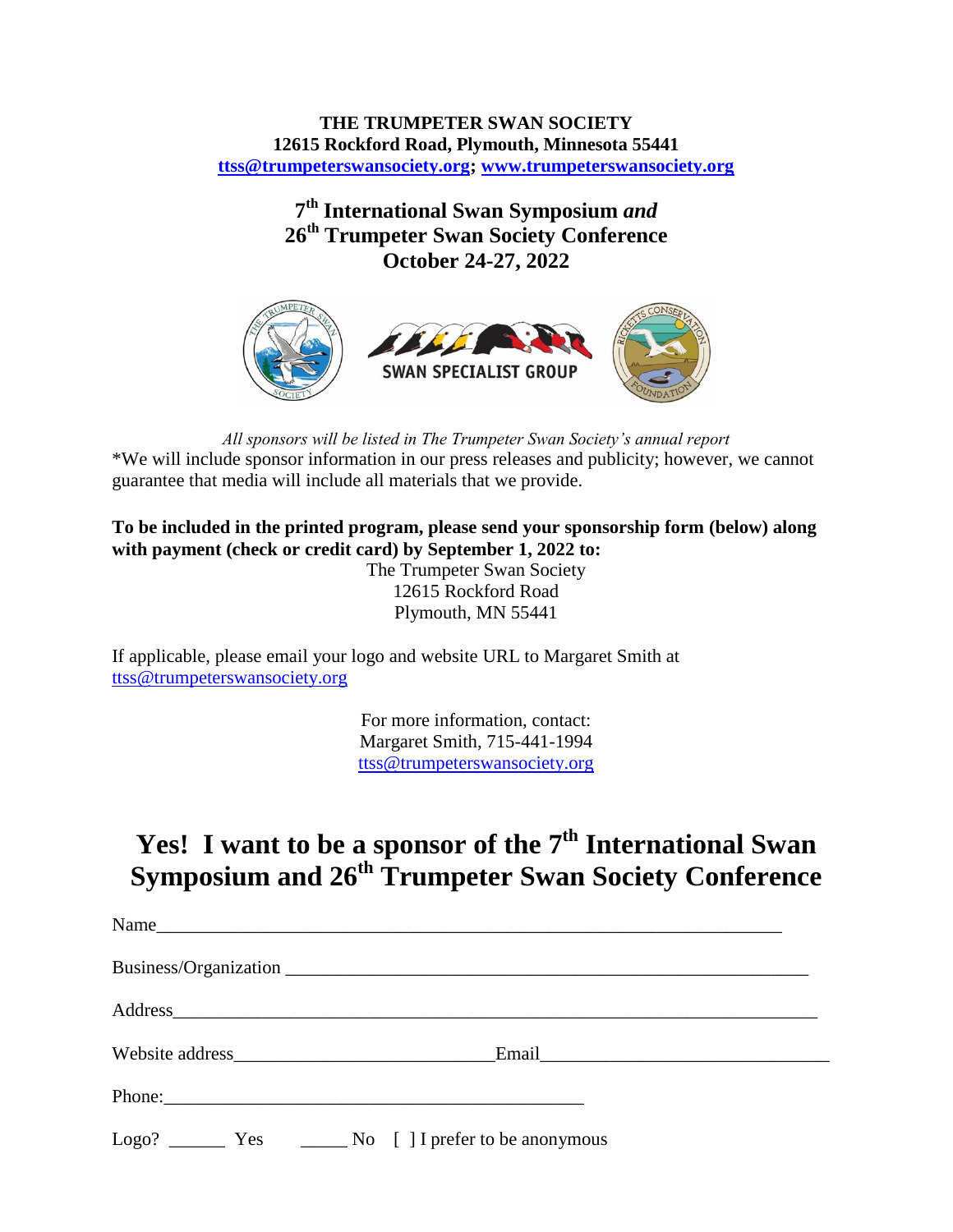| <b>Sponsor Level</b>                                                                                                                                                                                                                                                                                                                                                    |
|-------------------------------------------------------------------------------------------------------------------------------------------------------------------------------------------------------------------------------------------------------------------------------------------------------------------------------------------------------------------------|
| [ ] \$10,000 SWAN FAMILY                                                                                                                                                                                                                                                                                                                                                |
| $[$ 1 \$5,000 SWAN PAIR                                                                                                                                                                                                                                                                                                                                                 |
| $[$ 1 \$3,000 PEN                                                                                                                                                                                                                                                                                                                                                       |
| $[1 $2,000$ Cob                                                                                                                                                                                                                                                                                                                                                         |
| $[$ $]$ \$1,000 YEARLING                                                                                                                                                                                                                                                                                                                                                |
| $[$   \$750 CYGNET                                                                                                                                                                                                                                                                                                                                                      |
| [ ] \$500 CONTRIBUTING SPONSOR                                                                                                                                                                                                                                                                                                                                          |
| $[$   \$100-\$499 SUPPORTER \$                                                                                                                                                                                                                                                                                                                                          |
| <b>Payment Method:</b><br><u>Let</u> Enclosed is my check, payable to The Trumpeter Swan Society                                                                                                                                                                                                                                                                        |
| _____ Please invoice me                                                                                                                                                                                                                                                                                                                                                 |
| ____ Please bill my credit card ____ Visa _____ MasterCard ____ Discover                                                                                                                                                                                                                                                                                                |
| $Card \#$                                                                                                                                                                                                                                                                                                                                                               |
|                                                                                                                                                                                                                                                                                                                                                                         |
|                                                                                                                                                                                                                                                                                                                                                                         |
| If your sponsorship qualifies you for complimentary registration (s), please fill in the information<br>on the next pages as to who would be attending or let us know by email. Complimentary<br>registration is for presentation days only (Monday, Tuesday and Thursday) and does not<br>include Field Trip or Gala, which require separate registration and payment. |
| One Complimentary Guest (\$500 [Single Day] and \$750 level sponsors)                                                                                                                                                                                                                                                                                                   |
|                                                                                                                                                                                                                                                                                                                                                                         |
|                                                                                                                                                                                                                                                                                                                                                                         |